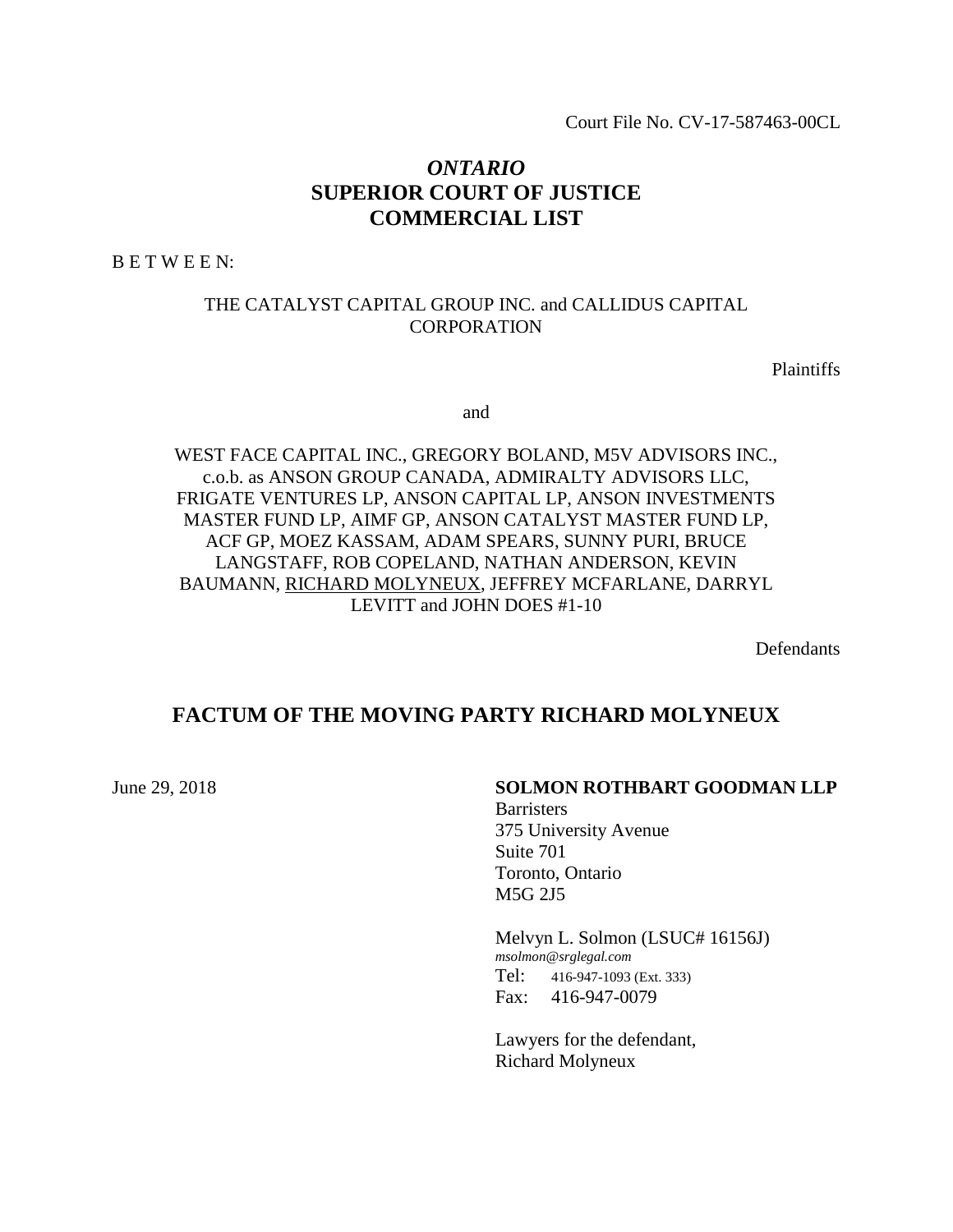## TO: **MOORE BARRISTERS**

Barristers & Solicitors 393 University Avenue, Suite 1600 Toronto, Ontario M5G 1E6

David C. Moore (LSUC# 16996) *david@moorebarristers.ca* Tel: 416-581-1818 ext. 222 Fax: 416-581-1279

Lawyers for the plaintiffs

### AND TO: **DAVIES WARD PHILLIPS & VINEBERG LLP**

Barristers and Solicitors 40th Floor - 155 Wellington Street West Toronto, Ontario M5V 3J7

Matthew Milne-Smith *mmilne-smith@dwpv.com* Tel: 416-863-5595 Fax: 416-863-0871

Lawyers for the defendants, West Face Capital Inc. and Gregory Boland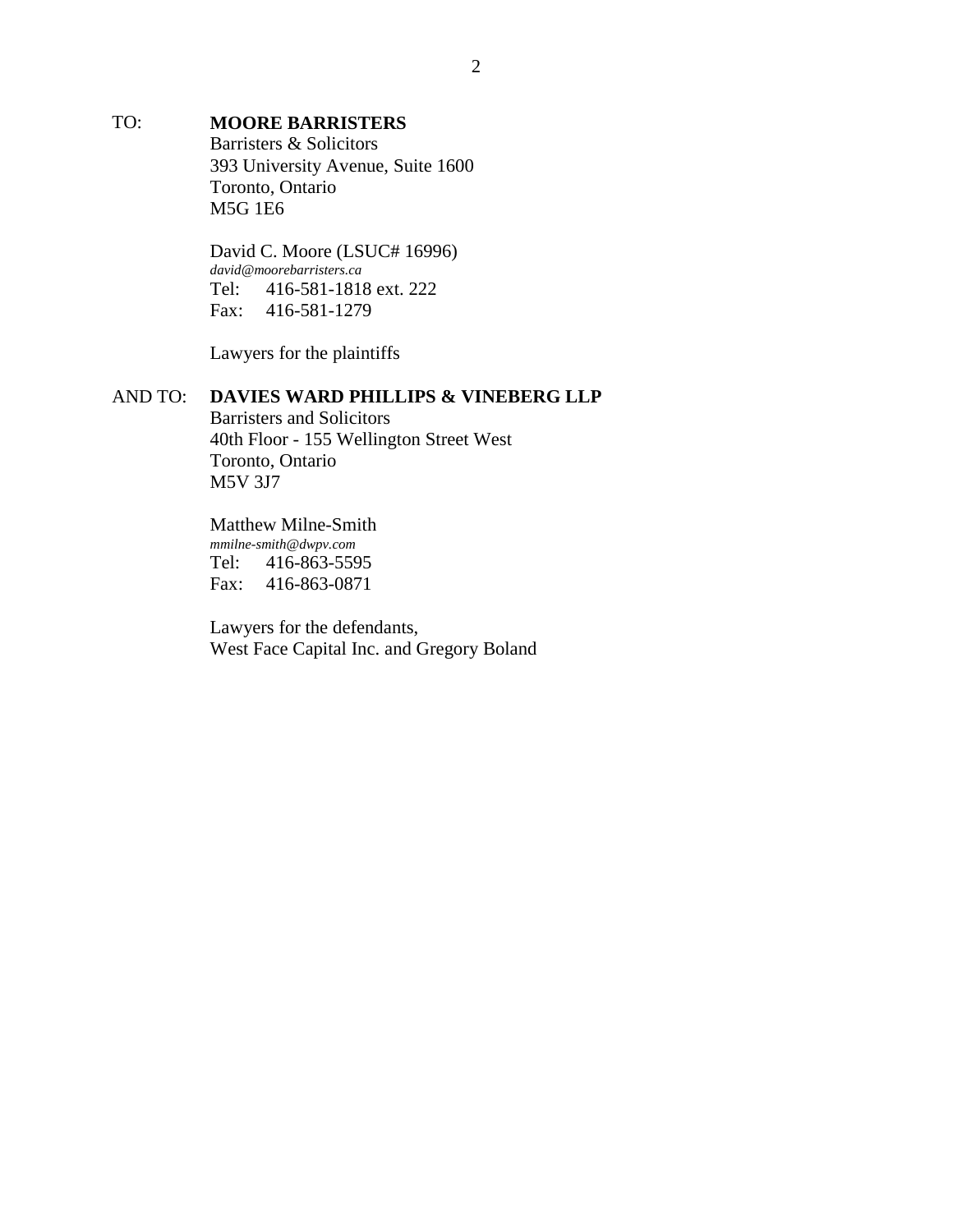#### AND TO: **TORYS LLP**

Barristers and Solicitors 79 Wellington Street West Suite 3000 Box 270, TD South Tower Toronto, Ontario M5K 1N2

Andrew Bernstein Tel: 416-865-7678 Fax: 416-865-7380 *abernstein@torys.com* Linda M. Plumpton Tel: 416-865-8193 Fax: 416-865-7380 *lplumpton@torys.com*

Lawyers for the defendants,

M5V Advisors Inc., c.o.b. as ANSON GROUP CANADA, Admiralty Advisors LLC, Frigate Ventures LP, Anson Capital LP, Anson Investments Master Fund LP, AIMF GP, Anson Catalyst Master Fund LP, ACF GP, Moez Kassam, Adam Spears and Sunny Puri

#### AND TO: **MILBURN & ASSOCIATES**

Barristers & Solicitors 20 Toronto Street Suite 860 Toronto, Ontario M5C 2B8

A. Jane Milburn Tel: 647-728-8081<br>Fax: 647-689-2983 647-689-2983 *jmilburn@milburnlaw.ca*

Lawyers for the defendant, Bruce Langstaff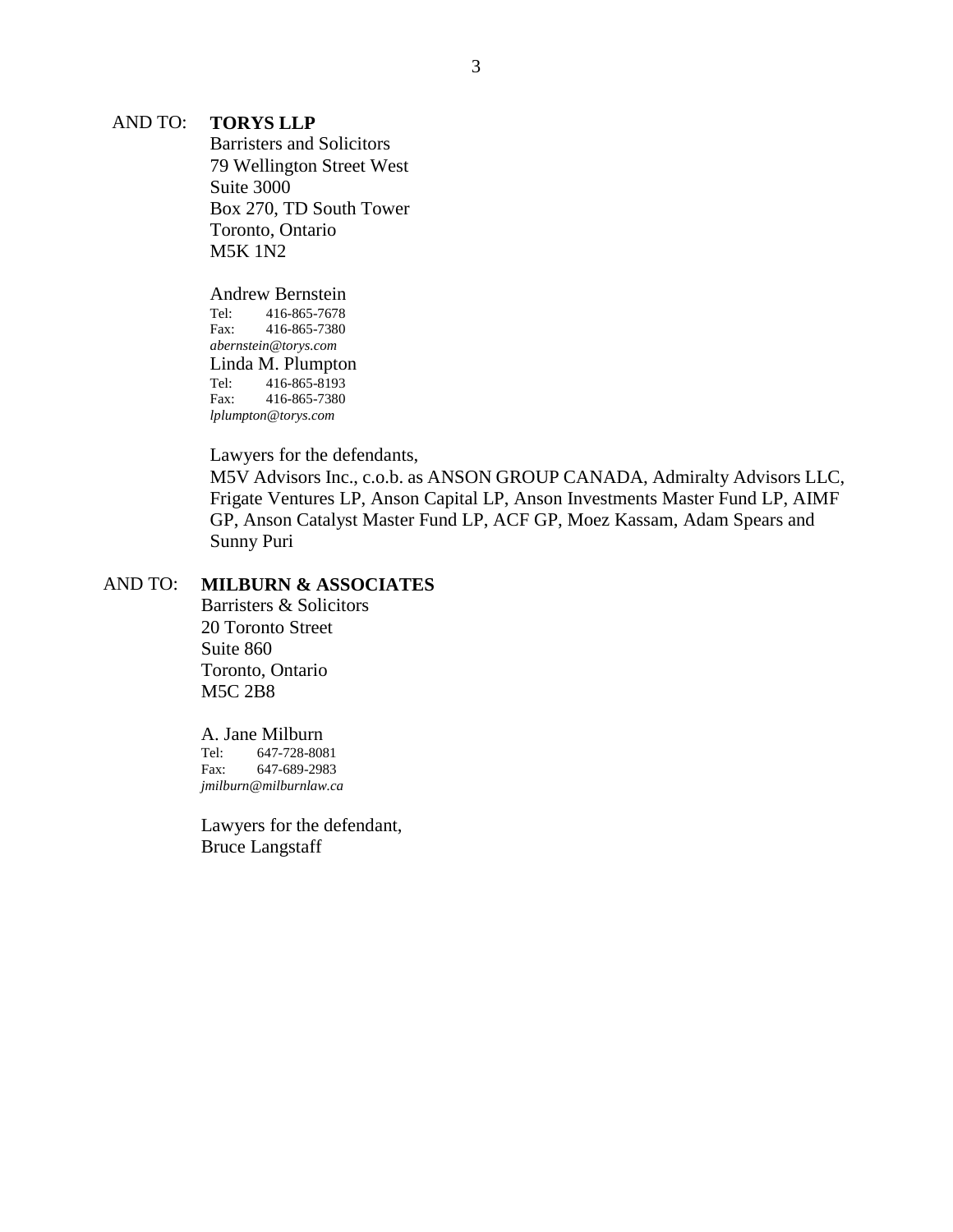# AND TO: **ST. LAWRENCE BARRISTERS LLP** 144 King Street East Toronto, Ontario

M5C 1G8

Phil Tunley *phil.tunley@stlbarristers.ca* Tel: 647-245-8282 Fax: 647-245-8285

Lawyers for the defendant, Rob Copeland

## AND TO: **NATHAN ANDERSON**

c/o ClaritySpring Inc. 545 5th Avenue 8th Floor New York, New York 10017

defendant

#### AND TO: **SCOTT VENTURO RUDAKOFF LLP**

Lawyers 1500, 222 3rd Ave SW Calgary, Alberta T2P 0B4

Eugene J. Bodnar *g.bodnar@svrlawyers.com* Tel: 403-231-8209 Fax: 403-565-4632

Lawyers for the defendant, Kevin Baumann

## AND TO: **JEFFREY MCFARLANE**

defendant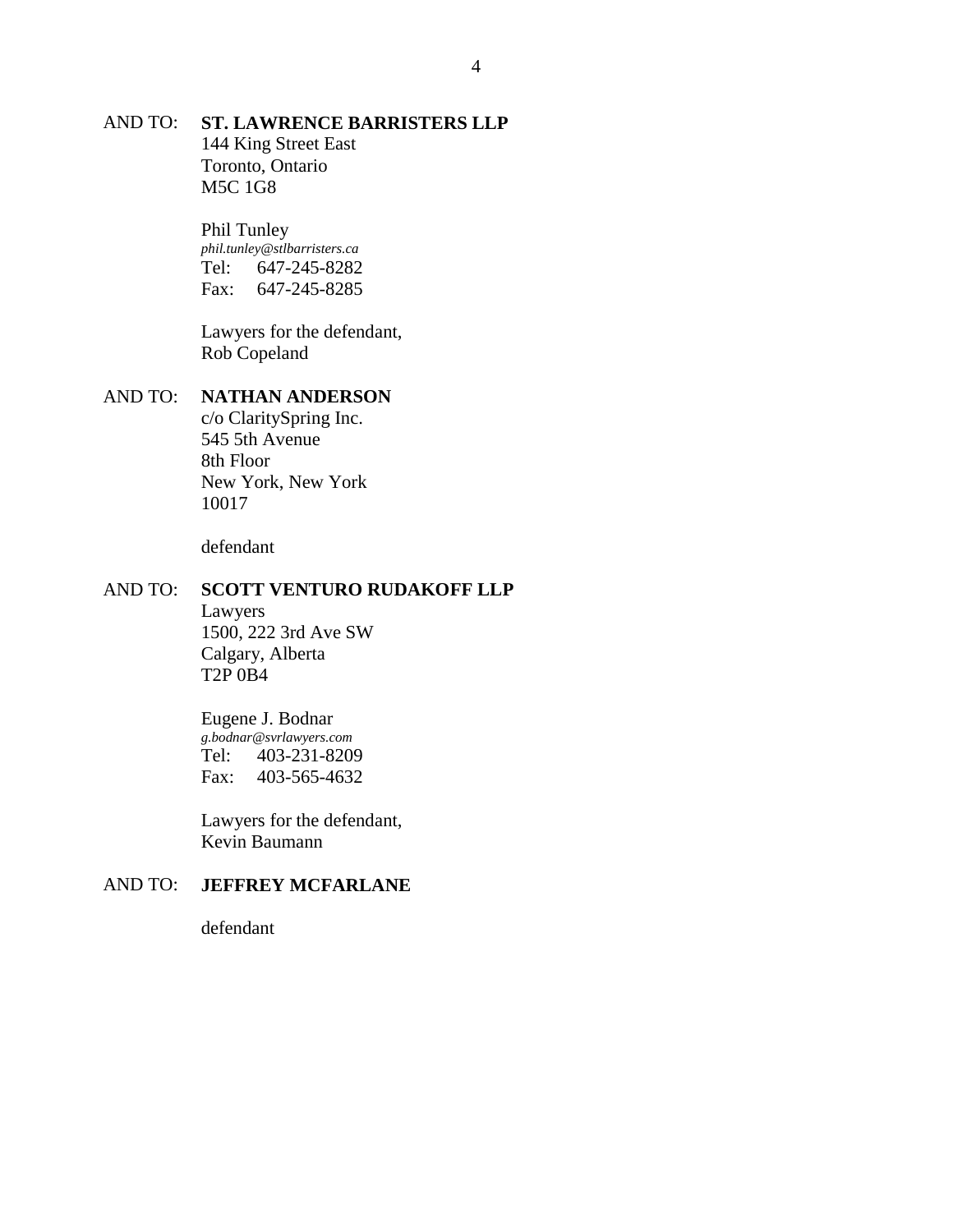## AND TO: **DANSON & ZUCKER**

Barristers and Solicitors 375 University Avenue Suite 701 Toronto, Ontario M5G 2J5

Symon Zucker *sz@bondlaw.net* Tel: 416-863-9955 Fax: 1-855-696-5441

Lawyers for the defendant, Darryl Levitt

#### AND TO: **JOHN DOES #1-10**

defendant

# AND TO: **CRAWLEY MACKEWN BRUSH LLP**

Barristers and Solicitors 179 John Street Suite 800 Toronto, Ontario M5T 1X4

# Robert Brush (LSUC# 40373N)<br>Tel: 416-217-0822

Tel: 416-217-0822 Fax: 416-217-0220 *rbrush@cmblaw.ca* Clarke Tedesco (LSUC# 55391C) Tel: 416-217-0884 Fax: 416-217-0220 *ctedesco@cmblaw.ca*

Lawyers for the third party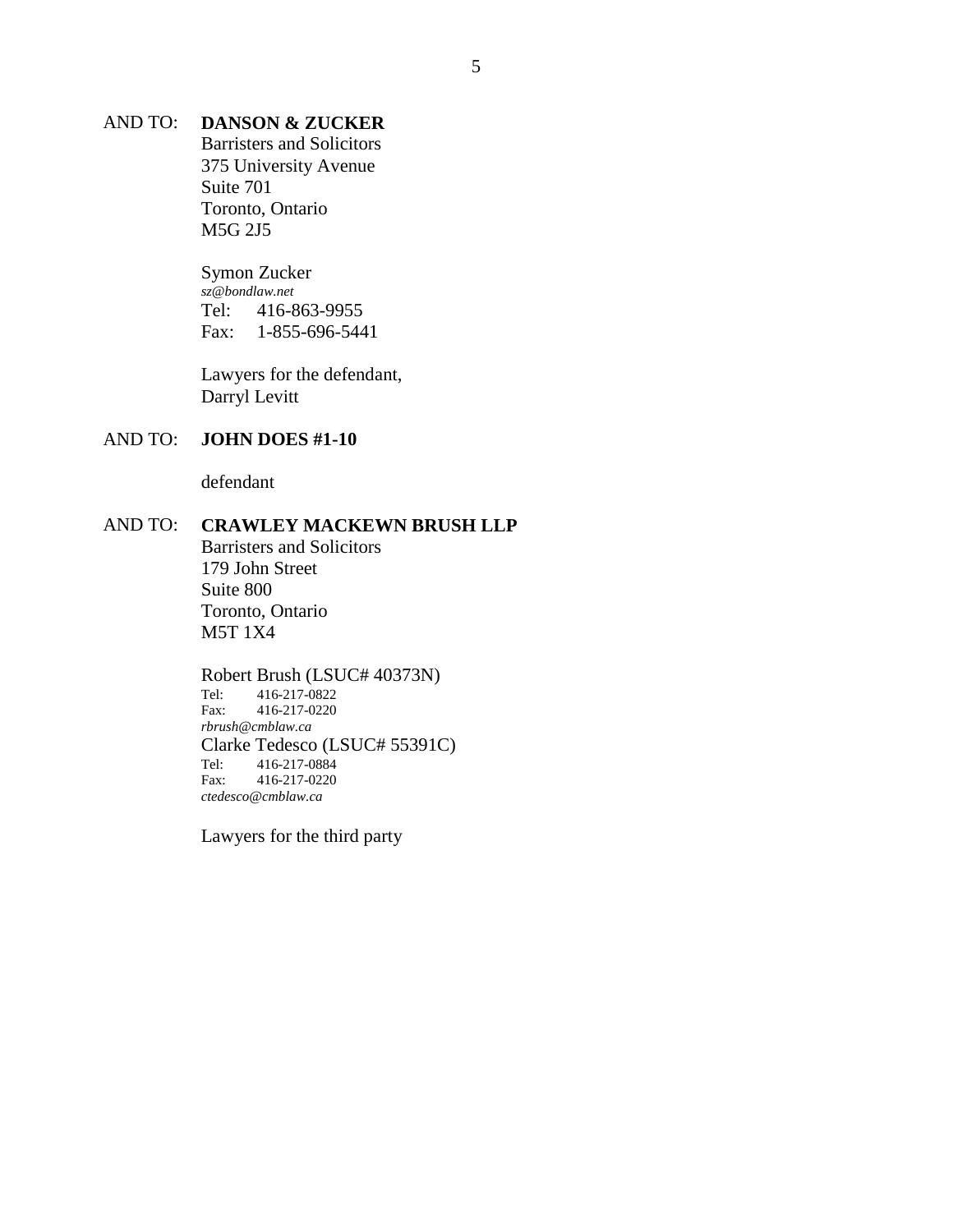Court File No. CV-17-587463-00CL

# *ONTARIO* **SUPERIOR COURT OF JUSTICE COMMERCIAL LIST**

B E T W E E N:

#### THE CATALYST CAPITAL GROUP INC. and CALLIDUS CAPITAL **CORPORATION**

Plaintiffs

and

WEST FACE CAPITAL INC., GREGORY BOLAND, M5V ADVISORS INC., c.o.b. as ANSON GROUP CANADA, ADMIRALTY ADVISORS LLC, FRIGATE VENTURES LP, ANSON CAPITAL LP, ANSON INVESTMENTS MASTER FUND LP, AIMF GP, ANSON CATALYST MASTER FUND LP, ACF GP, MOEZ KASSAM, ADAM SPEARS, SUNNY PURI, BRUCE LANGSTAFF, ROB COPELAND, NATHAN ANDERSON, KEVIN BAUMANN, RICHARD MOLYNEUX, JEFFREY MCFARLANE, DARRYL LEVITT and JOHN DOES #1-10

**Defendants** 

## **MOVING PARTY'S FACTUM**

#### **PART I - OVERVIEW**

1. The plaintiffs commenced this action on November 7, 2017 against 32 defendants, ten of whom are unknown. The Statement of Claim (the "Pleading") is a lengthy, 132 paragraph pleading that alleges approximately six causes of action against all of the defendants. The plaintiffs claim general, special, aggravated and punitive damages jointly and severally against all of the defendants on the basis of each cause of action.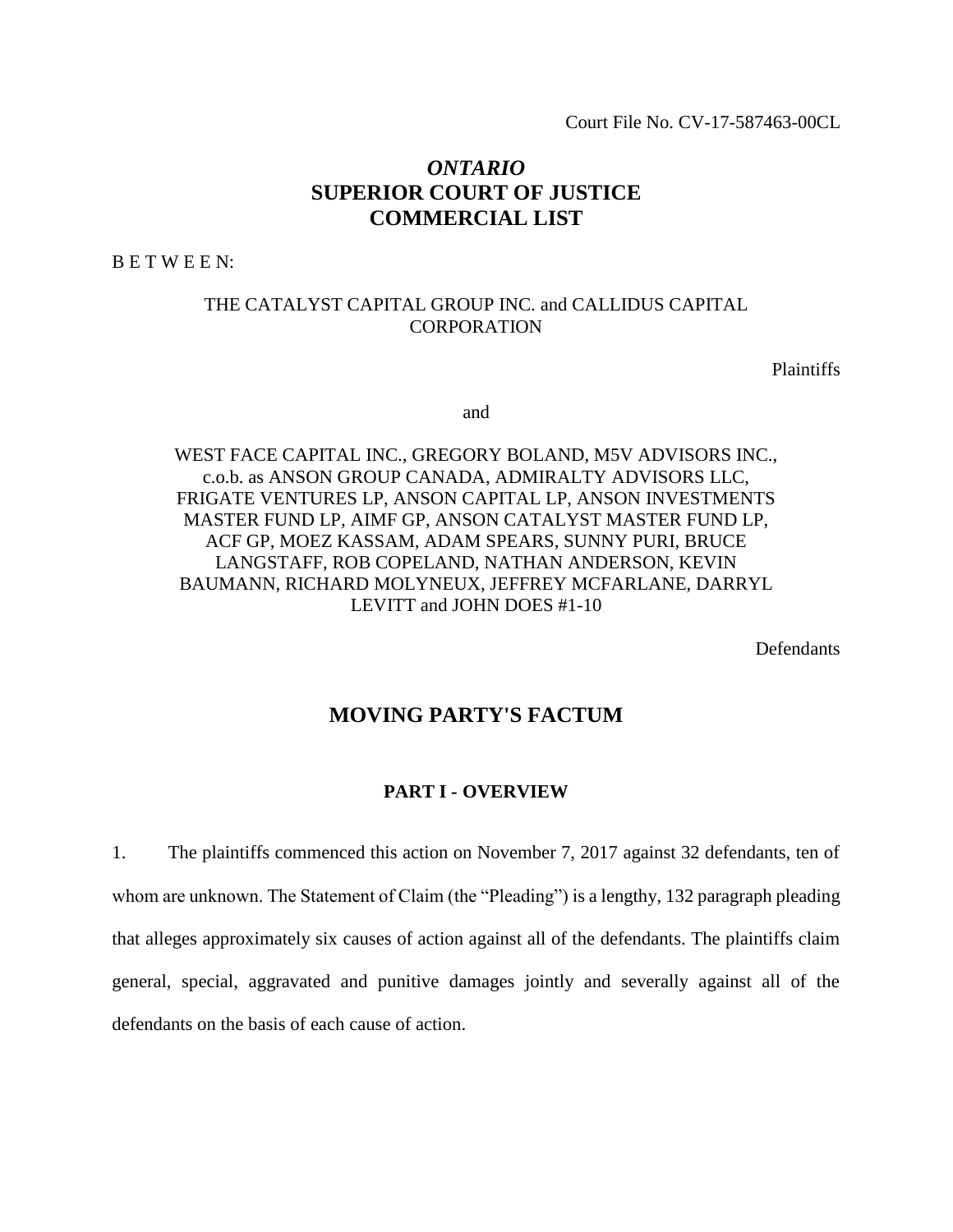2. The Pleading, which makes claims involving fraud, intent and knowledge, requires full particulars with regard to each element of each cause of action alleged.

3. On May 15, 2018, the defendant, Richard Molyneux ("Molyneux") delivered a Demand for Particulars (the "Demand"). The plaintiffs were ordered by the Honourable Justice Hainey on May 23, 2018 to provide a response to the Demand. No such response has been received.

#### **PART II - SUMMARY OF FACTS**

4. In the Pleading, the defendant Richard Molyneux ("Molyneux") is identified as one of four "Guarantor Conspirators", as one of 24 "Conspirators", and as one of six "Guarantors" (as therein defined). The factual allegations against the defendants are made against various groupings defendants. As such, the Pleading fails to disclose the case being made against Molyneux as an individual defendant.

5. The plaintiffs broadly allege the following causes of action collectively against each defendant in the action: (i) defamation; (ii) injurious falsehood; (iii) intentional interference with economic relations; (iv) civil conspiracy; and, (v) unjust enrichment in the first paragraph of the Pleading.

6. The Pleading fails to comply with the rules of pleading for the causes of action asserted, pleads them with insufficient particularity

7. On May 15, 2018, Molyneux delivered a Demand for Particulars with regard to the Statement of Claim. On May 23, 2018, Molyneux, other defendants, and the plaintiffs appeared before the Honourable Justice Hainey at a 9:30 a.m. hearing.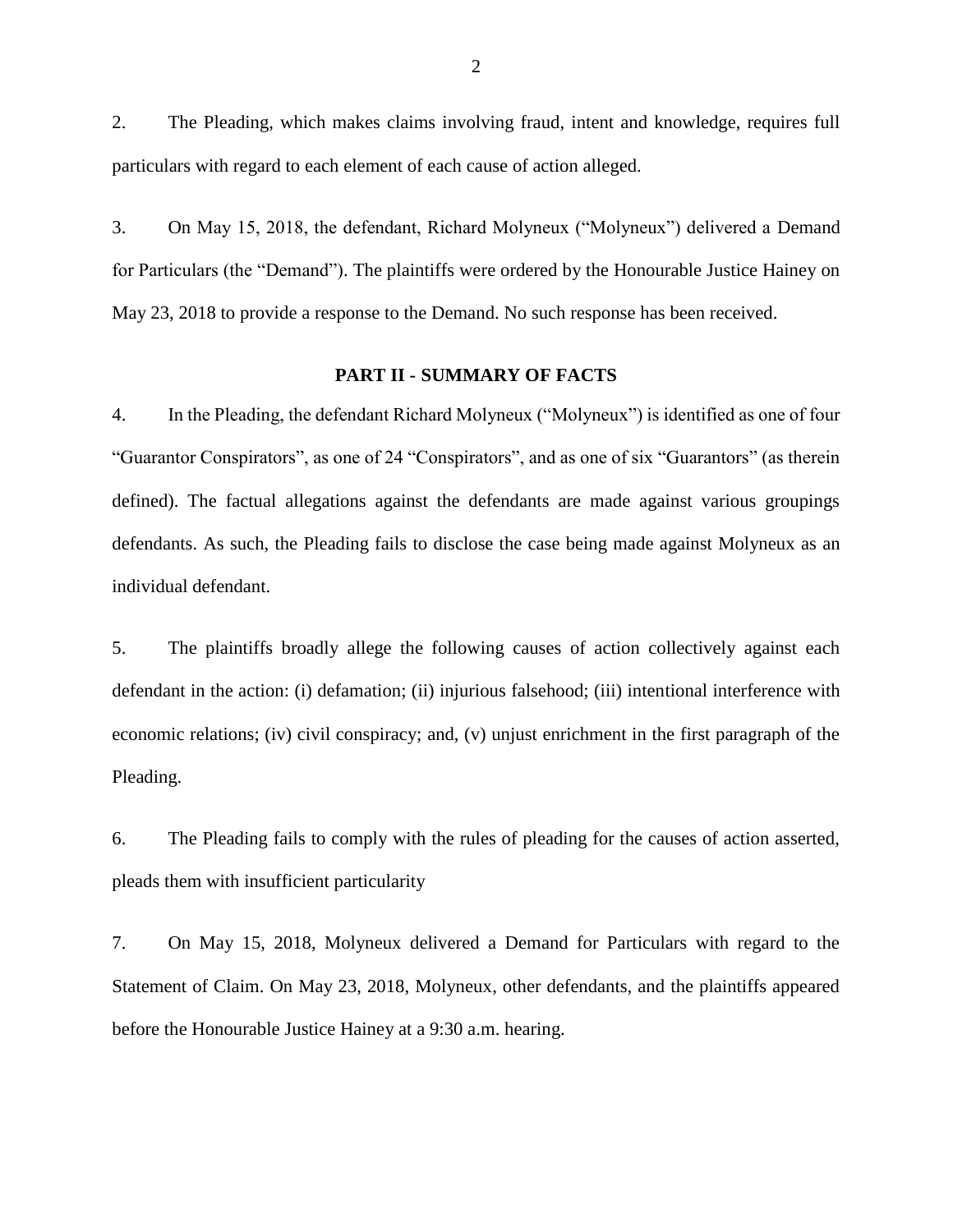8. At the hearing, the Honourable Justice Hainey ordered that the plaintiffs respond to the demand for particulars made by one defendant by June 1, 2018, and the demands for particulars by Molyneux and other defendants by June 15, 2018.

9. Between June 4, 2018 and June 26, 2018 counsel exchanged emails regarding the plaintiffs' failure to comply with His Honour's order. Despite these efforts, no response to the defendants' respective Demands for Particulars was received.

10. As of June 29, 2018, the plaintiffs have not delivered a response to Molyneux's demand for particulars. In doing so, the plaintiffs have failed to comply with a timetable as ordered by a Judge, and have breached an interlocutory order of this Court.

#### **PART III - STATEMENT OF ISSUES, LAW & AUTHORITIES**

11. The issues before this Honourable Court are:

- (a) The Pleading discloses no reasonable cause of action as against Molyneux and should be struck pursuant to Rule 21.09(1)(b) of the *Rules of Civil Procedure*;
- (b) In the alternative, this Honourable Court should order that the plaintiffs provide full particulars with respect to each cause of action alleged against Molyneux in accordance with Rule 25.06(8) of the *Rules of Civil Procedure*.

#### **Motion to Strike**

12. Counsel for Molyneux has had the opportunity to review the Factum delivered by Linda Plumpton, and adopts the legal principles as set out in paragraphs 17-52 therein.

3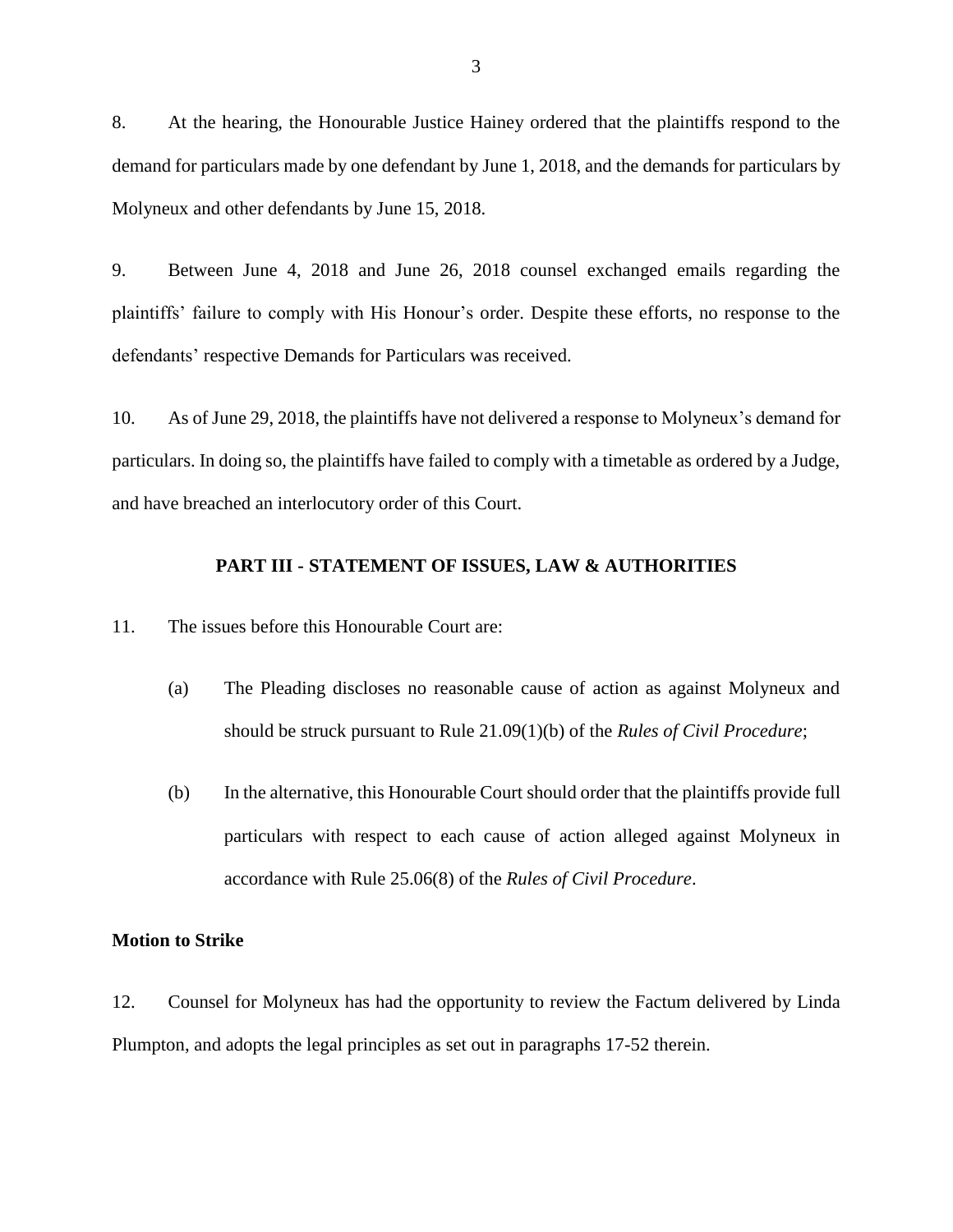#### **In the alternative, Motion for Particulars**

13. Rule 25.06(8) requires that allegations of fraud, breach of trust, malice or intent be pleaded with full particulars.

14. The Honourable Justice Morgan in *Economical Insurance Co. v. Fairview Assessment Centre,* [2013] O.J. No. 2734 (S.C.J) held, at paragraph 6:

> Rule 25.06(8) specifically requires full particulars of each allegation of fraud made in the Statement of Claim. "[T]he Plaintiffs must set out precisely what each allegation of misrepresentation or defamation is, when the particular incident occurred, what was alleged to have been said, by whom and to whom."

15. The Pleading does not contain this detail, therefore the claims as against Molyneux should be struck, or particulars ordered.

16. Furthermore, the plaintiffs alleged conspiracy based on unlawful conduct of Molyneux and the other defendants. The Pleading does sufficiently plead that Molyneux engaged in unlawful conduct. This Court has determined that failure to properly plead the unlawful conduct element of conspiracy is fatal to a claim in conspiracy. Pleadings of conspiracy, although not expressly stated in Rule 25.06(8), require full particulars, as stated by this Court in *Enerworks Inc. v. Glenbarra Energy Solutions Inc.*, [2012] O.J. No. 2272 (S.C.J), at paragraphs 65 and 76:

> I appreciate that a plaintiff should be given some slack in how much detail he or she must provide in setting out the material facts of a conspiracy. It is interesting to note that Rule 25.06(8) specifies that where fraud, misrepresentation, breach of trust, malice or intent is alleged, the pleading must include full particulars, but rule 25.06(8) does not include conspiracy, insofar as a conspiracy involves an intent to injure or knowledge that injury is likely to occur. This omission may reflect the practical reality that conspiracies by their nature are planned behind closed doors and may involve clandestine conduct. That said, it is not good enough to allege a conspiracy and then use an action and its examinations for discovery to confirm one's suspicions or to find a cause of action.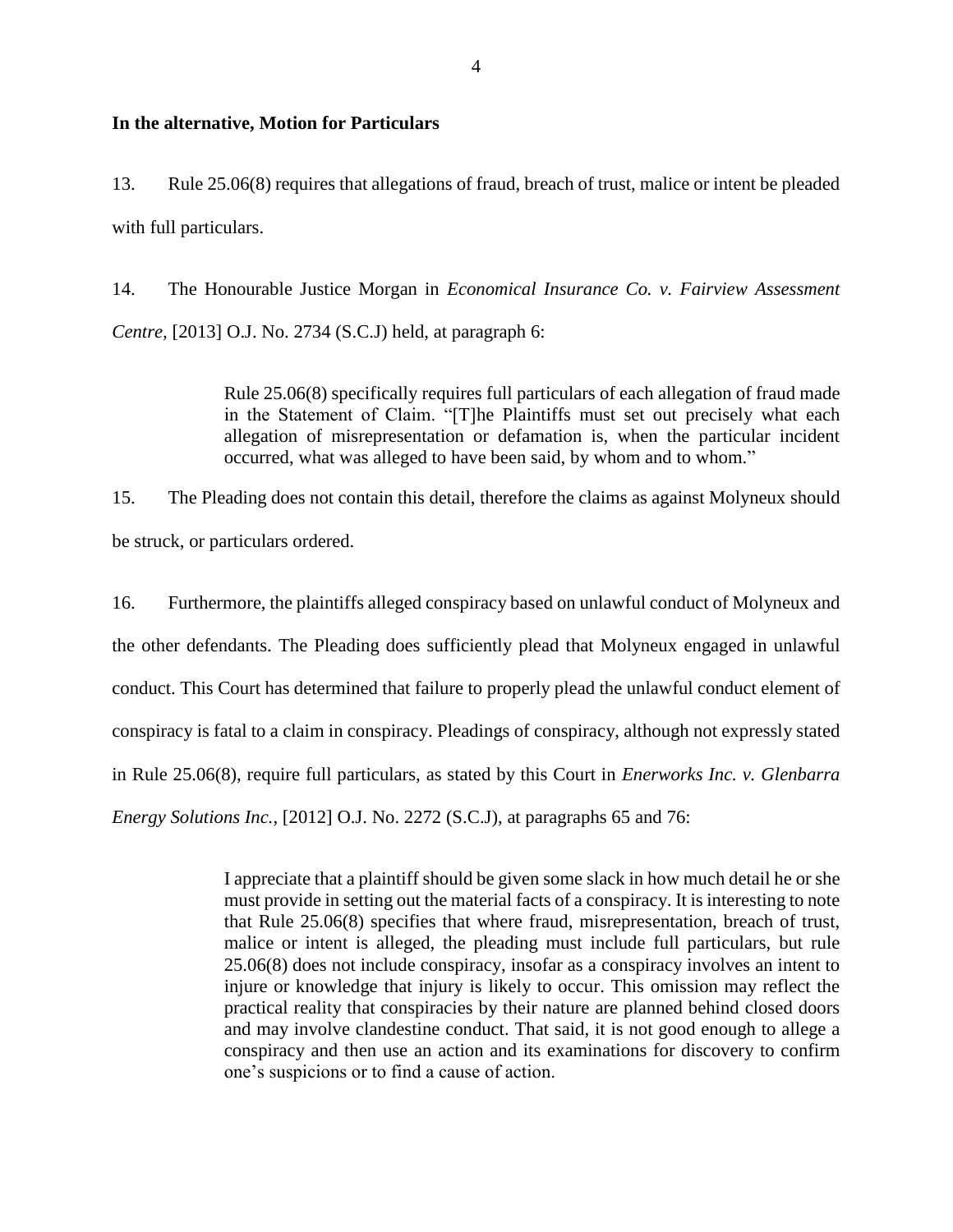#### **PART IV - ORDER REQUESTED**

- 17. Molynuex resuests the following relief:
	- (a) An Order striking out the Statement of Claim and dismissing this action as against the defendant, Richard Molyneux;
	- (b) In the alternative, an Order for particulars of the following paragraphs of the Statement of Claim in this proceeding in accordance with the Demand for Particulars delivered on May 15, 2018: Paragraphs  $1(a)$ ;  $1(b)$ ;  $1(c)$ ;  $1(d)$ ;  $1(e)$ ;  $1(f)$ ; 1(g); 37; 41, 43, 51; 57; 58; 59; 61; 63; 64; 65; 66: 68; 69; 70; 74; 75; 76; 77; 78; 79; 81; 82; 84; 86; 87; 89; 92; 93; 101; 103; 104; 114(a); 115; 116; 117; 119; 120; 121; 122; 125; 127; 128; and, 129;
		- (i) The costs of this motion on a substantial indemnity basis; and,
		- (ii) Such further and other Relief as to this Honourable Court may seem just

#### **ALL OF WHICH IS RESPECTFULLY SUBMITTED** this ...29th.. day of June, 2018.

## *Melvyn L. Solmon*

Melvyn L. Solmon **SOLMON ROTHBART GOODMAN LLP Barristers** 375 University Avenue Suite 701 Toronto, Ontario M5G 2J5

Melvyn L. Solmon (LSUC# 16156J) *msolmon@srglegal.com* Tel: 416-947-1093 (Ext. 333) Fax: 416-947-0079

Lawyers for the defendant, Richard Molyneux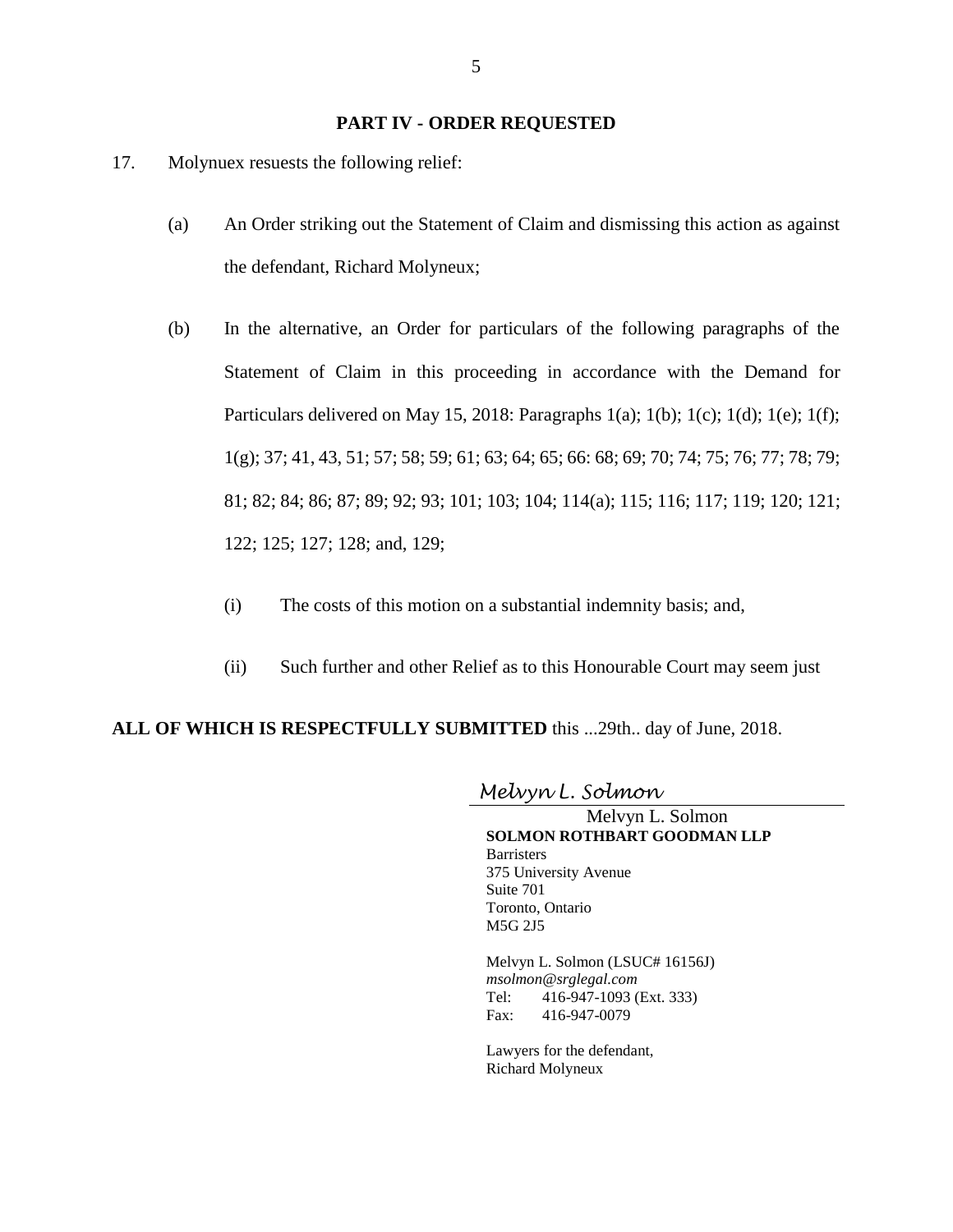# **SCHEDULE "A"**

## **LIST OF AUTHORITIES**

- 1. *Economical Insurance Co. v. Fairview Assessment Centre,* [2013] O.J. No. 2734 (S.C.J).
- 2. *Enerworks Inc. v. Glenbarra Energy Solutions Inc.*, [2012] O.J. No. 2272 (S.C.J).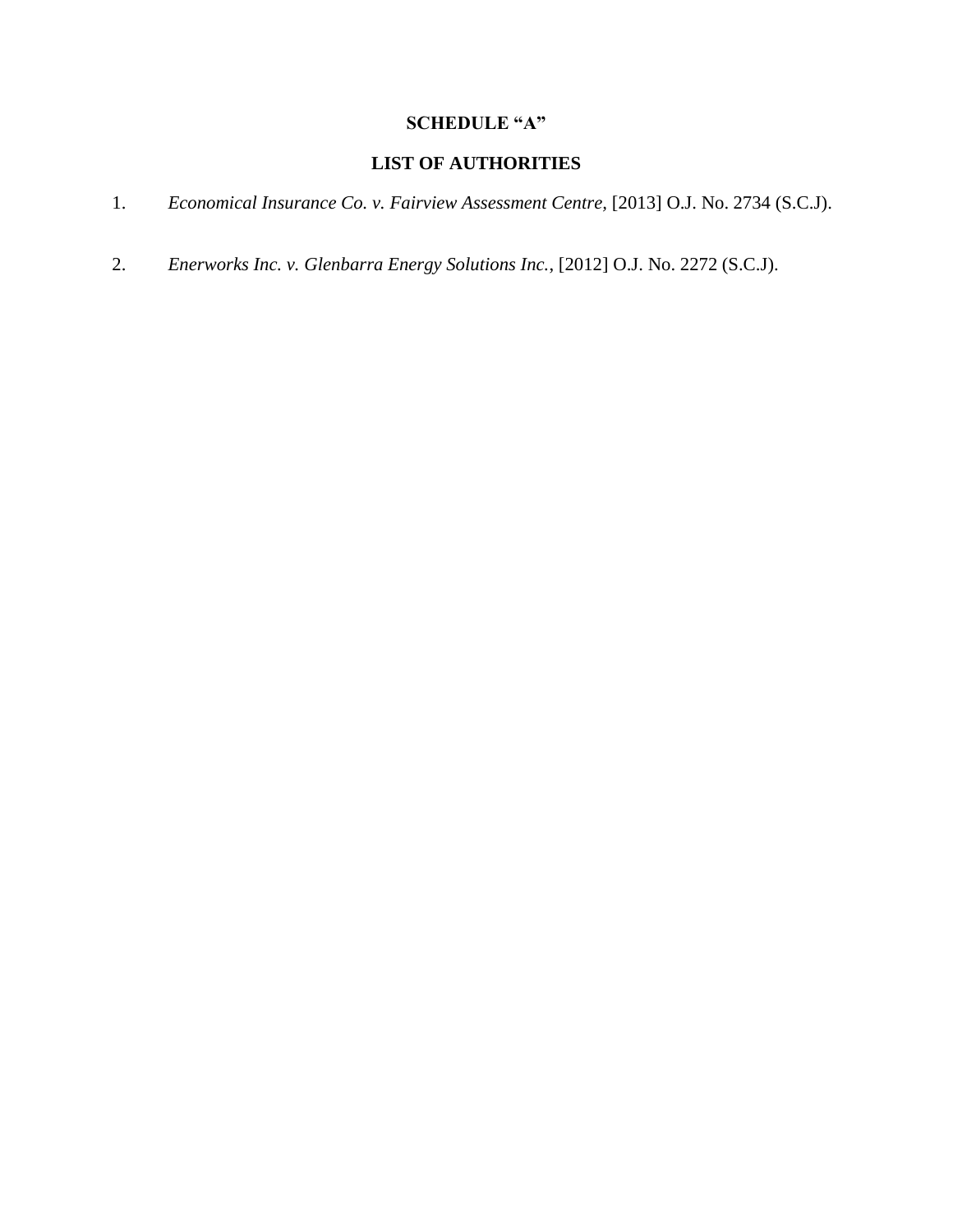# **SCHEDULE "B"**

# **TEXT OF STATUTES, REGULATIONS & BY - LAWS**

1. Rules 21.01(1)(b) and 25.06 and 25.10 of the *Rules of Civil Procedure*.